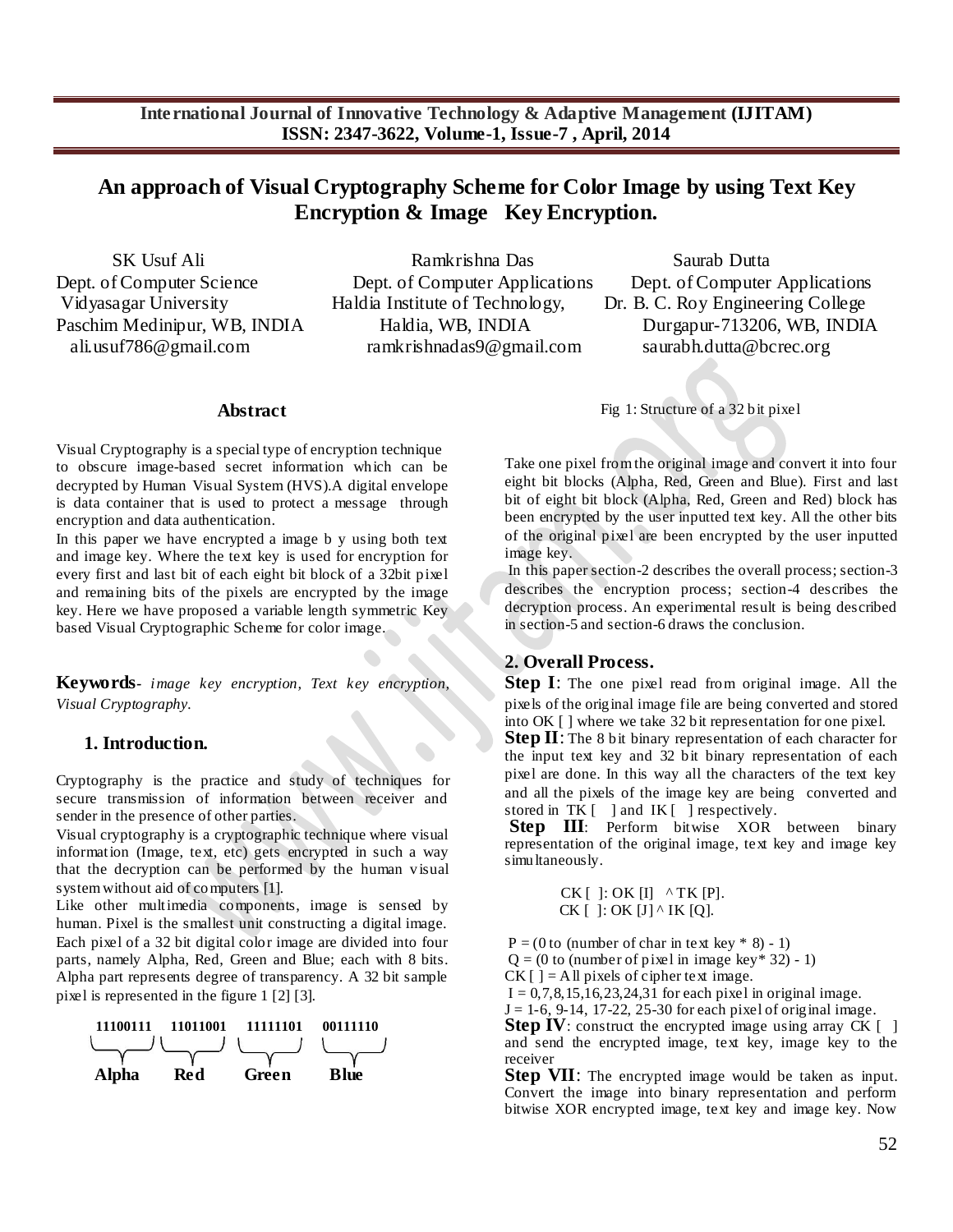### **International Journal of Innovative Technology & Adaptive Management (IJITAM) ISSN: 2347-3622, Volume-1, Issue-7 , April, 2014**

construct the original image. OK  $[$   $] = CK$   $[$  $] \wedge TK$   $[$  $P$  $].$ OK  $[$   $] = CK$   $[$ J $] \wedge TK$   $[$ Q $].$ **T**he entire procedure is being described in figure 2.



Fig 2: Overall Process

### **3. Encryption process.**

**Step I**: The one pixel read from original image. All the pixels of the original image file are being converted and stored into OK [ ] where we take 32 bit representation for one pixel. The 8 bit binary representation of each character for the input text key and 32 bit binary representation of each pixel are done. In this way all the characters of the text key and all the pixels of the image key are being converted and stored in TK [ ] and IK [ ] respectively.

**Step II**: Perform bitwise XOR between binary representation of the original image , text key and image key simultaneously.

 $CK$  [ ]: OK [I]  $^{\wedge}$  TK [P]. CK  $\lceil$  ]: OK  $\lceil J \rceil$   $\wedge$  IK  $\lceil Q \rceil$ .

 $P = (0 to (number of char in text key * 8) - 1)$  $Q = (0$  to (number of pixel in image key\* 32) - 1)  $CK$  [ ] = All pixels of cipher text image.  $I = 0,7,8,15,16,23,24,31$  for each pixel in original image.  $J = 1-6$ , 9-14, 17-22, 25-30 for each pixel of original image.

Construct the encrypted image using array  $CK \lceil \cdot \rceil$  and send the encrypted image, text key, image key to the receiver. Figure 3 represents the encryption procedure.



Figure 3: Encryption Process

The encryption algorithm is described in the section 3.1 and 3,2.

#### **3.1: Text Key Encryption**

One image is taken as input. A text key of any length is taken as input from keyboard. XOR operation is done on the binary representation of the original image using the text key to generate the cipher image. Following algorithm is used for encryption.

**Step-I:** Taking original image and text key as input.

**Step-II**: All the pixels of the original image file are being converted and stored into OK [ ] where we take 32 bit representation for one pixel. The 8 bit binary representation of each character for the input text key stored in TK [ ].

**Step-III:** Calculate the length original image (w1<sup>\*h1)</sup> in bits and the text key size is defined to 8 characters (8\*8=64 bits).

**Step-IV:** Perform XOR between OK [ ] and TK [ ] for bit position 0,7,8,15,16,23,24,31 for each pixel of the original image.

- for  $(t=0; t < w1*h1; t++)$
- for  $(i=0; i<32; i++)$
- { if  $(i=-0||i=-7||i=-8||i=15||i=16||i=-23$ 
	- $||i=-24||i=-31$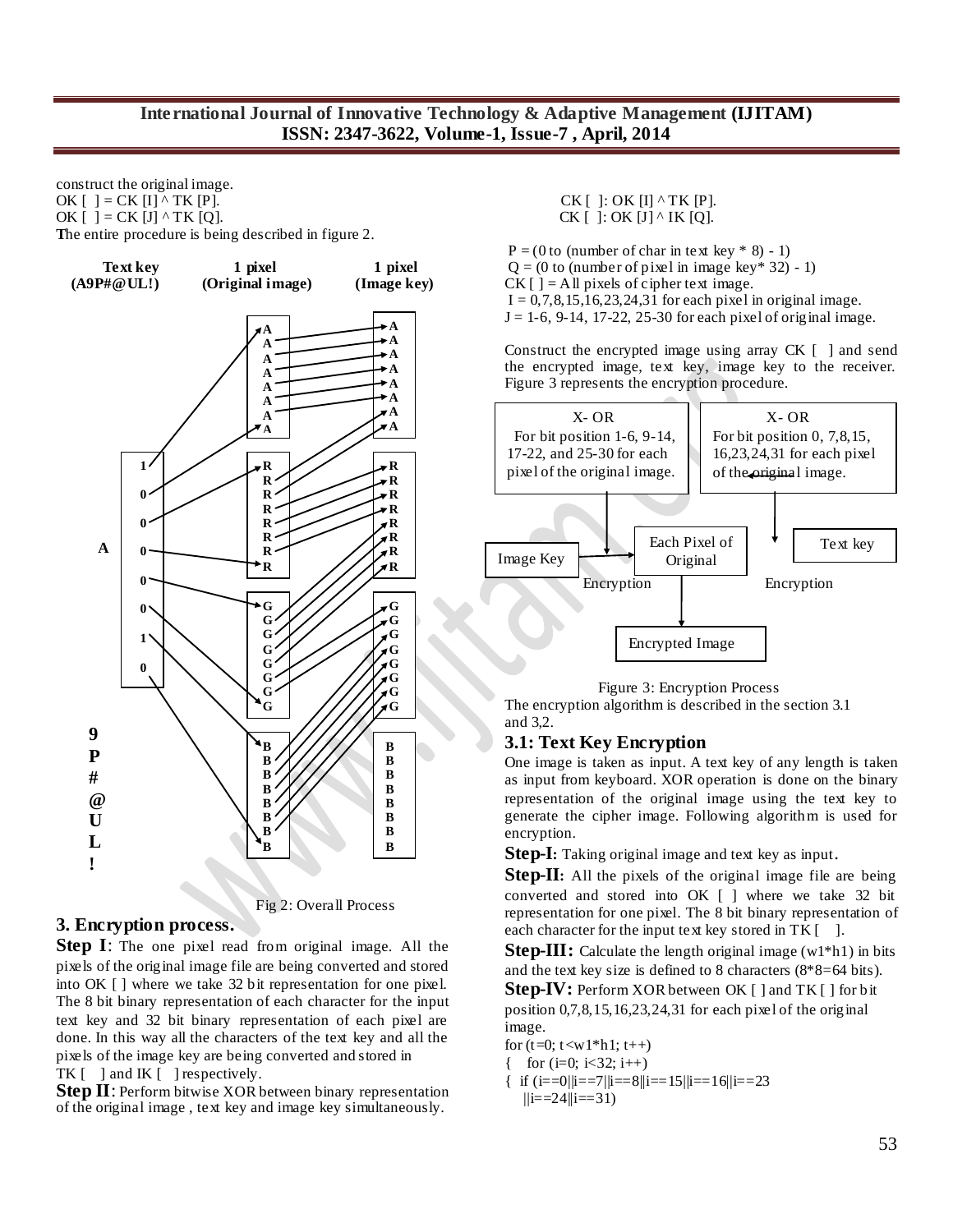$\{ CK [(t*32) +i] = 0K [(t*32) +i]  $\Lambda T K [++p];$$ If  $(p = 63)$  p=-1; }}

#### **3.2 image key encryption**

An XOR operation is done between the original image and image key for bit position 1-6, 9-14, 17-22and 25-30 for each pixel of the original image.

for  $(t=0; t < w1*h1; t++)$ { for  $(i=0; i<32; i++)$  $\{ \text{ If } (i == 0 | i == 7 | i == 8 | i == 15 | i == 16 | i == 23 \}$  $||i == 24||i == 31$  { CK  $[(t*32) +i] = OK$   $[(t*32) +i]$   $\wedge$  IK  $[++p]$ ; if  $(p1 == ((wik*hik*32)-1))$  $p1 = -1$ ; }}} Where  $w1 * h1 = size of original image and$ 

Wik  $*$  hik = size of image key. Construct the encrypted image and send the receiver the encrypted image with the text and image key**.**

### **4. Decryption Process:**

The encrypted image would be taken as input. Convert the image into binary representation and perform bitwise XOR encrypted image, text key and image key. Now construct the original image.

OK  $[$   $] = CK$   $[$  $] \wedge TK$   $[$  $P$  $].$ OK  $[$  ] = CK  $[J] \wedge TK$   $[Q]$ .

 $P = (0 to (number of char in text key * 8) - 1)$  $Q = (0$  to (number of pixel in image key\* 32) - 1)  $CK$  [ ] = All pixels of cipher text image.  $I = 0,7,8,15,16,23,24,31$  for each pixel in original image.  $J = 1-6$ , 9-14, 17-22, 25-30 for each pixel of original image. Construct the original image using array CK [ ]. Figure 4 represents the decryption procedure.



Fig 4: Decryption Process

The decryption algorithm is described in the section 4.1 and 4.2.

Encrypted image is taken as input. XOR operation is done on the binary representation of the encrypted image using the text key and image key to generate the original image. Following algorithm is used for encryption.

## **4.1: Text key Decryption**.

**Step-I:** All the pixels of the encrypted image file are being converted and stored into CK [ ] where we take 32 bit representation for one pixel. The 8 bit binary representation of each character for the input text key stored in TK [ ].

**Step-II:** Calculate the length encrypted image (w1\*h1) in bits and the text key size is defined to 8 characters  $(8*8=64 \text{ bits}).$ 

**Step-III:** Perform XOR between CK [ ] and TK [ ] for bit position 0,7,8,15,16,23,24,31 for each pixel of the encrypted image.

for  $(t=0; t < w1*h1; t++)$ { for  $(i=0; i<32; i++)$ {

If  $(i=0|i=7|i=8|i=15|i=16|i=23|$ 

$$
=24||i=31
$$
  
{ OK [( $i*32$ ) +i] = CK [()

{ OK [(t\*32) +i] =CK [(t\*32) +i] 
$$
^{\wedge}
$$
 Tk [++p];  
if(p==63)  
p=-1;

}}

## **4.2 image key Decryption**

An XOR operation is done between the encrypted image and image key for bit position 1-6, 9-14, 17-22and 25-30 for each pixel of the encrypted image.

```
for (t=0; t < w1*h1; t++){ for (i=0; i<32; i++){ if! (i == 0||i == 7||i == 8||i == 15||i == 16||i == 23||i==24||i==31) { 
    OK [(t*32) +i] = CK [(t*32) +i] ^IK [++p1];
     if (p1=((wik*hik*32)-1))p1=-1;
  }
}
}
```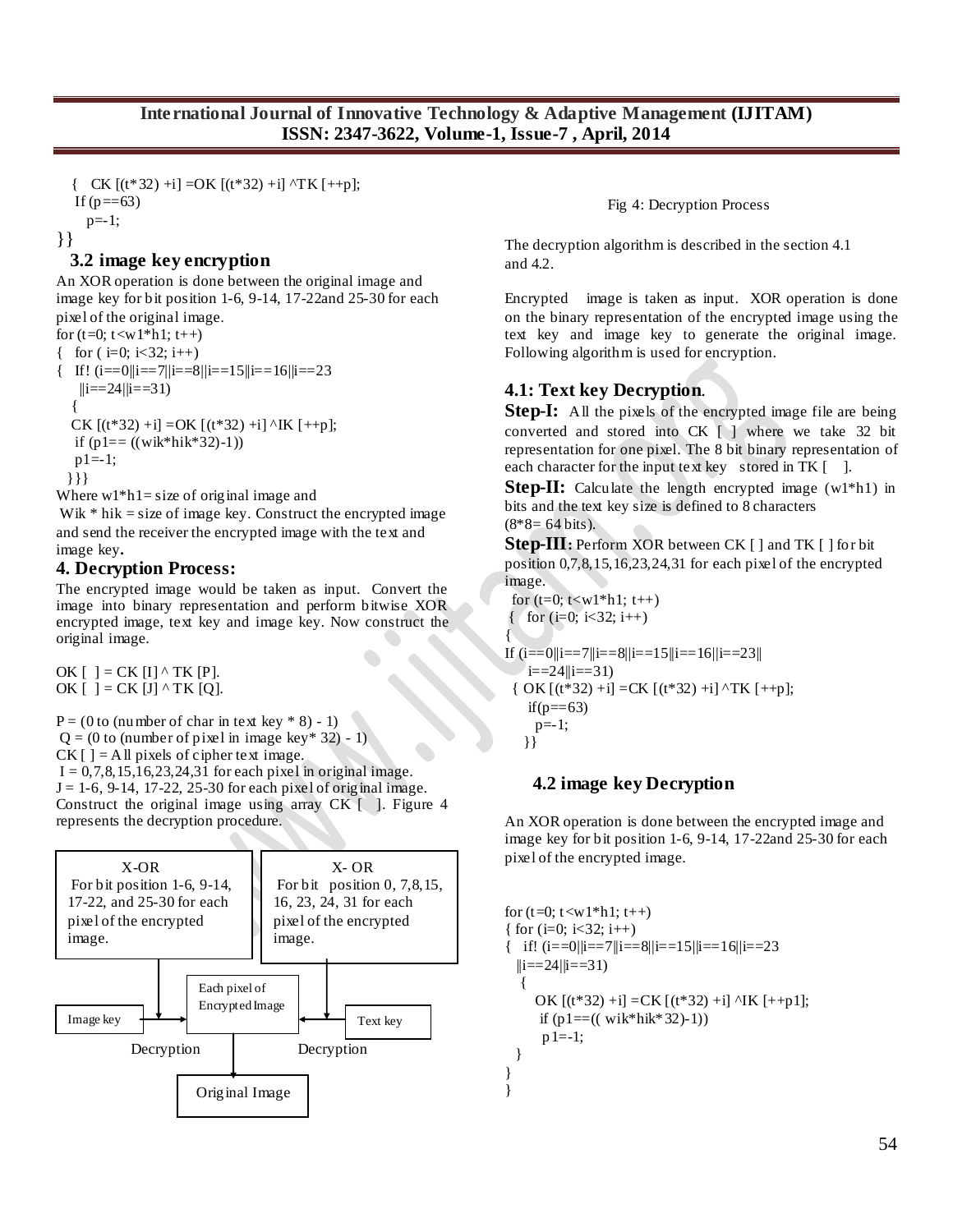## **International Journal of Innovative Technology & Adaptive Management (IJITAM) ISSN: 2347-3622, Volume-1, Issue-7 , April, 2014**

Where  $w1 * h1 = size$  of encrypted image and wik\*hik= size of image key.

X-<br>OR

Generate the original image from OK [ ].

## **5. Experimental Results and Discussion**

#### **5.1 Encryption –**

Source Image: lena.png Source image is



Text key: usuf@ali Image key: Sunset.png. Image key is:



(sunset.png)





X-OR

Text key

**Fig 5: Encryption Process**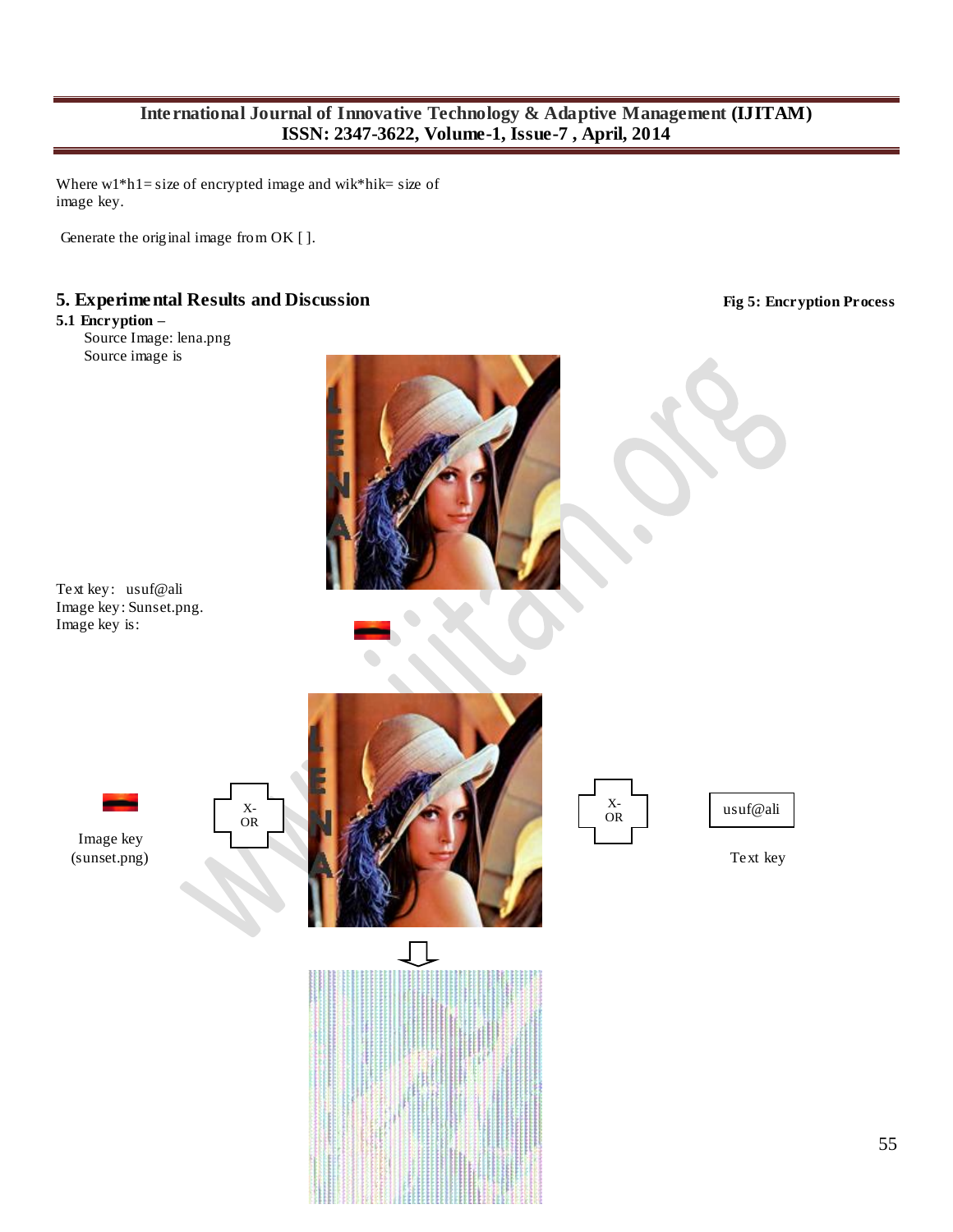

 **Fig 6: Decryption process**